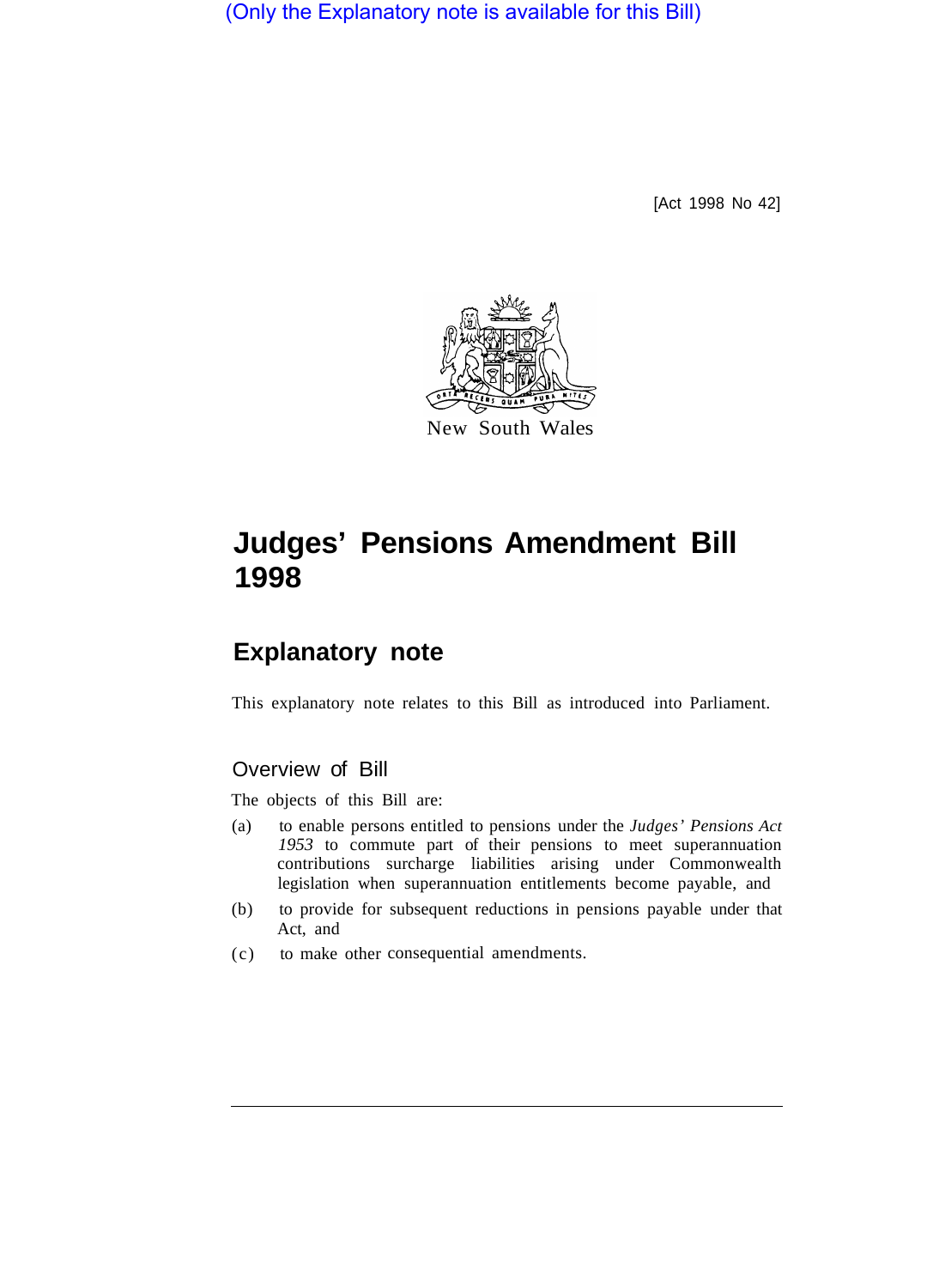Judges' Pensions Amendment Bill 1998 [Act 1998 No 42]

Explanatory note

### Outline of provisions

**Clause 1** sets out the name (also called the short title) of the proposed Act.

**Clause 2** provides for the commencement of the proposed Act on a day or days to be appointed by proclamation.

**Clause 3** is a formal provision giving effect to the amendments to the *Judges' Pensions Act 1953* set out in Schedule 1.

#### **Schedule 1 Amendments**

Under the *Superannuation Contributions Tax (Members of Constitutionally Protected Superannuation Funds) Assessment and Collection Act 1997* and the *Superannuation Contributions Tax (Members of Constitutionally Protected Superannuation Funds) Imposition Act 1997* of the Commonwealth, members of constitutionally protected superannuation funds are liable to pay a superannuation contributions surcharge when they become entitled to a lump sum or pension benefit from the fund concerned. The superannuation contributions surcharge is payable within 3 months of the member being notified of the liability.

The pension scheme under the *Judges' Pensions Act 1953* is a constitutionally protected superannuation fund for the purposes of the Commonwealth Acts. The *Judges' Pensions Act 1953* provides for the payment of pensions to judges on retirement and to payment of pensions to their spouses and children if judges die. It does not currently provide for the payment of lump sum type benefits. The amendments will enable the partial commutation of pensions for the purposes of payment of the superannuation contributions surcharge on the retirement or death of a member.

**Schedule 1 [3]** inserts proposed sections 12, 12A and 12B.

Proposed section 12 enables a retired judge or other person entitled to be paid a pension to elect to have part of the pension commuted for the purposes of payment of a liability for superannuation contributions surcharge. A person other than a judge may make an election in respect of a liability of a judge who has died or a retired judge who died before the original time for making an election ended. An election may relate to the whole or part of any such liability and must be made not later than 2 months after the liability arises, or within such further period as the Minister may allow. The Minister may pay a lump sum on the election of a person other than a judge only if satisfied that the lump sum will be applied towards the payment of the liability concerned.